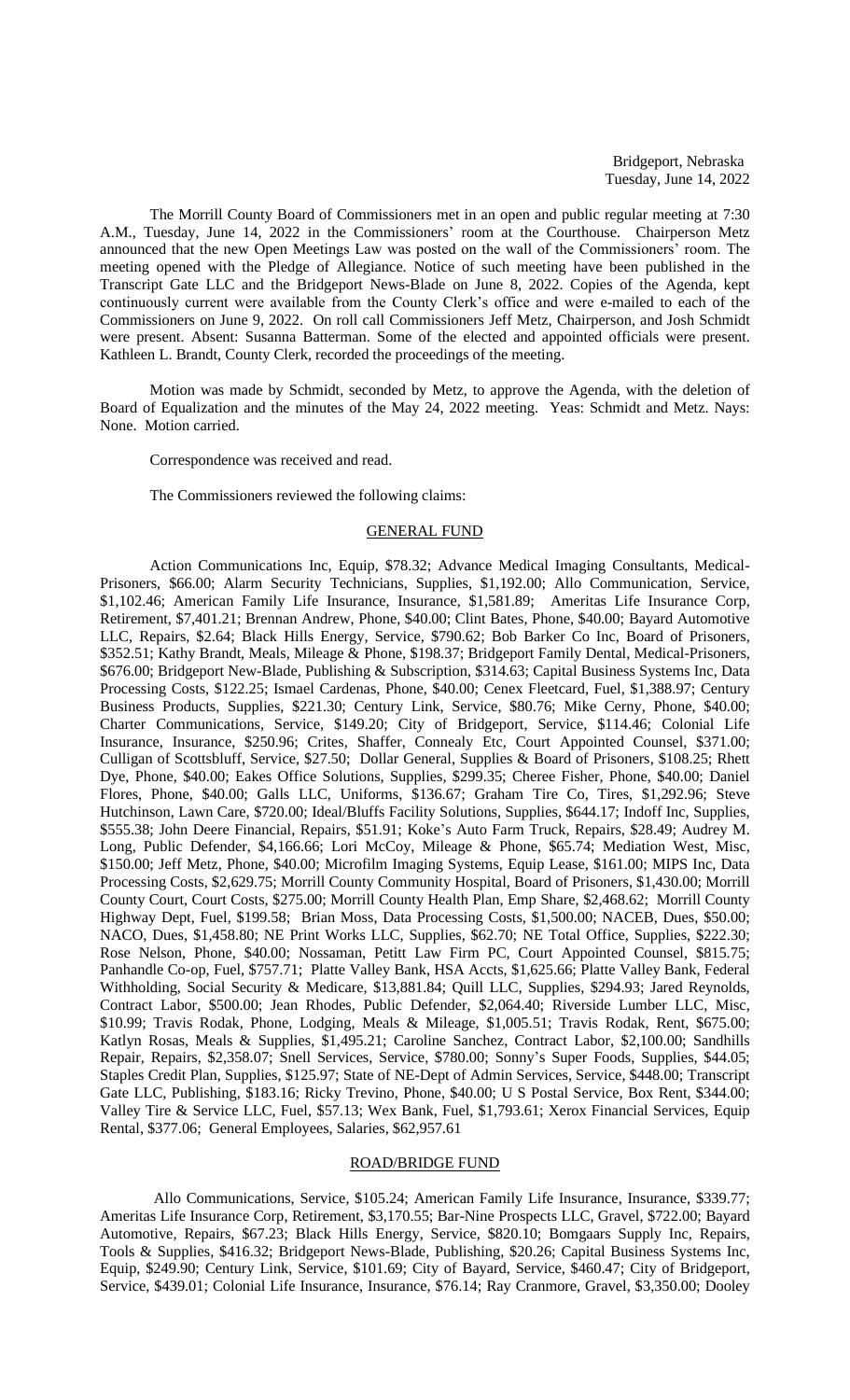Oil Inc, Oil, \$2,204.78; Filter Care of NE, Repairs, \$113.15; Gooder Trucking LLC, Gravel, \$26,347.92; Heigel's Field Service, Supplies, \$1,305.00; Harry W. Henkel, Gravel, \$1,083.00; HQB LLC, Gravel, \$1,600.00; Ideal/Bluffs Facility Solutions, Supplies, \$178.52; KBK Trucking LLC, Gravel, \$37,175.12; Koke's Auto Farm Truck, Repairs, \$1,730.64; Lawson Products Inc, Supplies, \$80.00; Morrill County Health Plan, Emp Share, \$1,224.42; NE Child Support, Child Support, \$156.00; Panhandle Coop, Fuel, \$20,605.42; Platte Valley Bank, HSA Accts, \$542.50; Platte Valley Bank, Federal Withholding, Social Security & Medicare, \$5,732.78; PowerPlan, Repairs, \$239.53; PT Hose & Bearing, Supplies, \$29.83; Rocky Mountain Air Solutions, Supplies, \$261.00; Simon, Maintenance, \$4,390.05; Transcript Gate LLC, Publishing, \$57.18; Village of Broadwater, Service, \$105.40; Owen D. Walker, Gravel, \$2,220.00; 21st Century Equip LLC, Repairs, \$314.16; Road Employees, Salaries, \$28,182.76.

#### VETERAN'S AID FUND

Centec Cast Metal Products, Markers, \$1,089.75.

#### HANDYMAN FUND

Joann Callan, Service, \$105.00; Garland Crouse, Service, \$110.00; Blanca Carrillo De Lamas, Service, \$144.00; Jeffrey D. Erdman, Service, \$465.00; Jerry Foland, Service, \$120.00; Perfecto F. Garcia, Service, \$160.00; Brenda L. Krantz, Service, \$180.00; Andrew Leisy, Service, \$405.00; Debra Mason, Service, \$429.00; Bryan Lee Schluterbusch, Service, \$200.00.

## 911 FUND

Action Communications Inc, Equip, \$1,291.53; Century Link, Service, \$240.34; Frontier, Misc, \$7.18.

#### W911 FUND

Century Link, Service, \$611.10; Frontier, Misc, \$27.01.

 Motion was made by Schmidt, seconded by Metz, that the above claims, be approved and checks drawn on the various funds, delinquent personal property taxes deducted where owing. Yeas: Schmidt and Metz. Nays: None. Motion carried.

## **Board of Equalization**

See separate minutes for Board of Equalization.

Del Kraupie, representing the Farm & Ranch Board met with the commissioners to request approval of Special Designated Liquor licenses for July 3 & 4, 2022 for the Rodeo, July 15, 2022 for the Tractor Pull, July 16, 2022 for the Truck Show and July 23, 2022 for the Rubber Check Race. Motion was made by Schmidt, seconded by Metz, to approve the liquor licenses for all of the above dates. Yeas: Schmidt and Metz. Nays: None. Motion carried. Discussion was held about the upcoming TERC hearing for the Farm & Ranch Board and the problem with them not opening the books and now charging \$20,000 a year for the Fair.

Rose Nelson, County Assessor, presented a possible contract for Standard Appraisal to do a rural residence re-valuation. The Board said they do not see a need for it. Nelson also presented the yearly contract for the Maintenance Contract at the same price as last year. Motion was made by Schmidt, seconded by Metz, to approve the Maintenance Contract with Standard Appraisal, not to exceed \$13,200. Yeas: Schmidt and Metz. Nays: None. Motion carried.

Loretta McCoy, County Treasurer, presented two resolutions to transfer \$50,000 into the Road Fund and to transfer \$10,000 into the E911 fund. Motion was made by Schmidt, seconded by Metz to approve the transfers and to adopt the following resolutions:

> RESOLUTION #2022-16 TRANSFER OF FUNDS

WHEREAS, the Road Fund monies were put into the General Fund at levy time, it is necessary to transfer those monies into the proper funds. The Morrill County Board of Commissioners orders the County Treasurer to transfer the funds in the amount of \$50,000.00 into the Road Fund.

PASSED AND APPROVED this 14<sup>th</sup> day of June, 2022.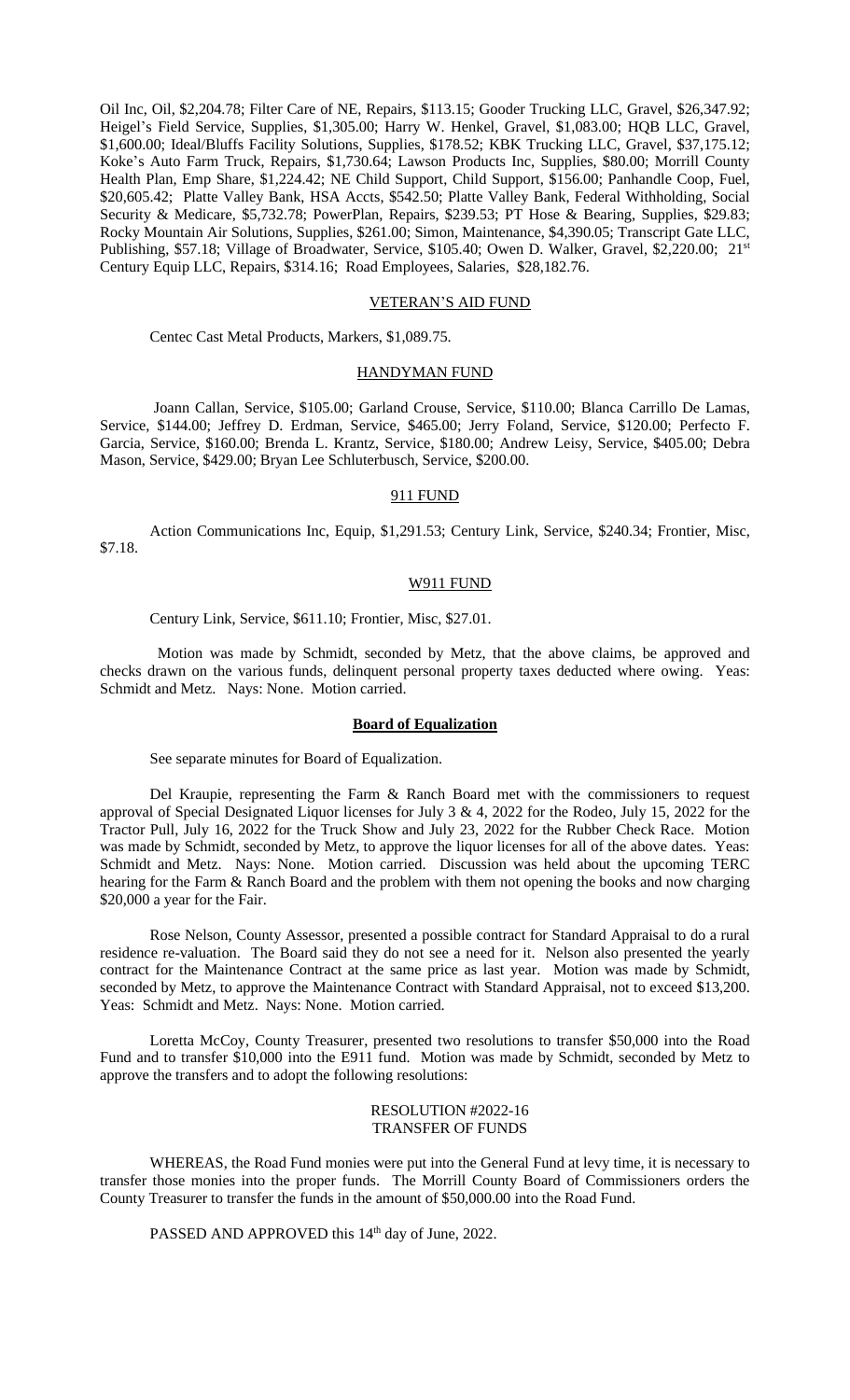# BOARD OF COMMISSIONERS

/s/Jeff Metz Chairperson

 $(S E A L)$ 

/s/Josh Schmidt

Board Member

ATTEST:

/s/Kathleen L. Brandt

County Clerk

## RESOLUTION #2022-17 TRANSFER OF FUNDS

WHEREAS, the General Fund monies are needed in the E911 Fund, which was budgeted for the 2021-2022 budget, the Morrill County Board of Commissioners orders the County Treasurer to transfer the funds from the General Fund in the amount of \$10,000.00 into the E911 Fund.

PASSED AND APPROVED this 14<sup>th</sup> day of June, 2022.

## BOARD OF COMMISSIONERS

/s/Jeff Metz Chairperson

/s/Josh Schmidt Board Member

ATTEST:

/s/Kathleen L. Brandt County Clerk

Yeas: Schmidt and Metz. Nays: None. Motion carried.

Kathy Brandt, County Clerk, presented the NIRMA Insurance rates for 2022-2023. She explained that if they wanted to change the deductibles, it was now time to do so. The Board decided to leave it at the \$1,000 deductible and make no changes.

Motion was made by Schmidt, seconded by Metz, to re-appoint Kay Anderson to the Panhandle Public Health Board as an interested and community minded citizen. Yeas: Schmidt and Metz. Nays: None. Motion carried.

Chairman Metz opened the Public Hearing for a Zoning Change at 8:31 A.M. Present were Connor Dwye, owner of Maverick Feedlot, Dean Settje, from Settje Agri-Services and Nicole Berry. They were requesting approval of a Conditional Use Permit for expanding the feedlot to 15,000 head of cattle. This had been presented to the Planning & Zoning Board on May 19, 2022 and Ross Corman, adjacent landowner had been present and had no problem with it. Chairman Metz closed the Public Hearing at 8:41 A.M. Motion was made by Schmidt, seconded by Metz, to approve the Conditional Use Permit for the Maverick Feedlot. Yeas: Schmidt and Metz. Nays: None. Motion carried.

Matt Anderson, Wildlife Specialist for the USDA, presented his yearly report to the Board, regarding number of coyotes, prairie dogs and other animals being controlled in Morrill County. Trish Burke, landowner, was there to report on how they've used the services to control coyotes from killing their calves. Anderson had a new contract that would increase the contract that is in place by 25%. He said that he had served 78 landowners in the report that he submitted. Matt said that Scotts Bluff, Kimball, Cheyenne, Banner and Morrill Counties are all deciding on this increase in the contract. The Board asked Matt if he could find out if the contract could be negotiated for a lesser amount and they will decide on it at a later date.

 Tom Thompson and Bob Sora, Representatives from NMC presented a program for a Powertrain recondition for a price of \$135,000 and it would be to replace one per year at this cost. Bryan Hoerler, County Highway Superintendent, was present and asked for permission to do this. Motion was made by Schmidt, seconded by Metz, to give Hoerler permission to use the Powertrain reconditioning program. Yeas: Schmidt and Metz. Nays: None. Motion carried. The Resolution for the rental of Caterpillar Equipment was tabled, because it was incorrect.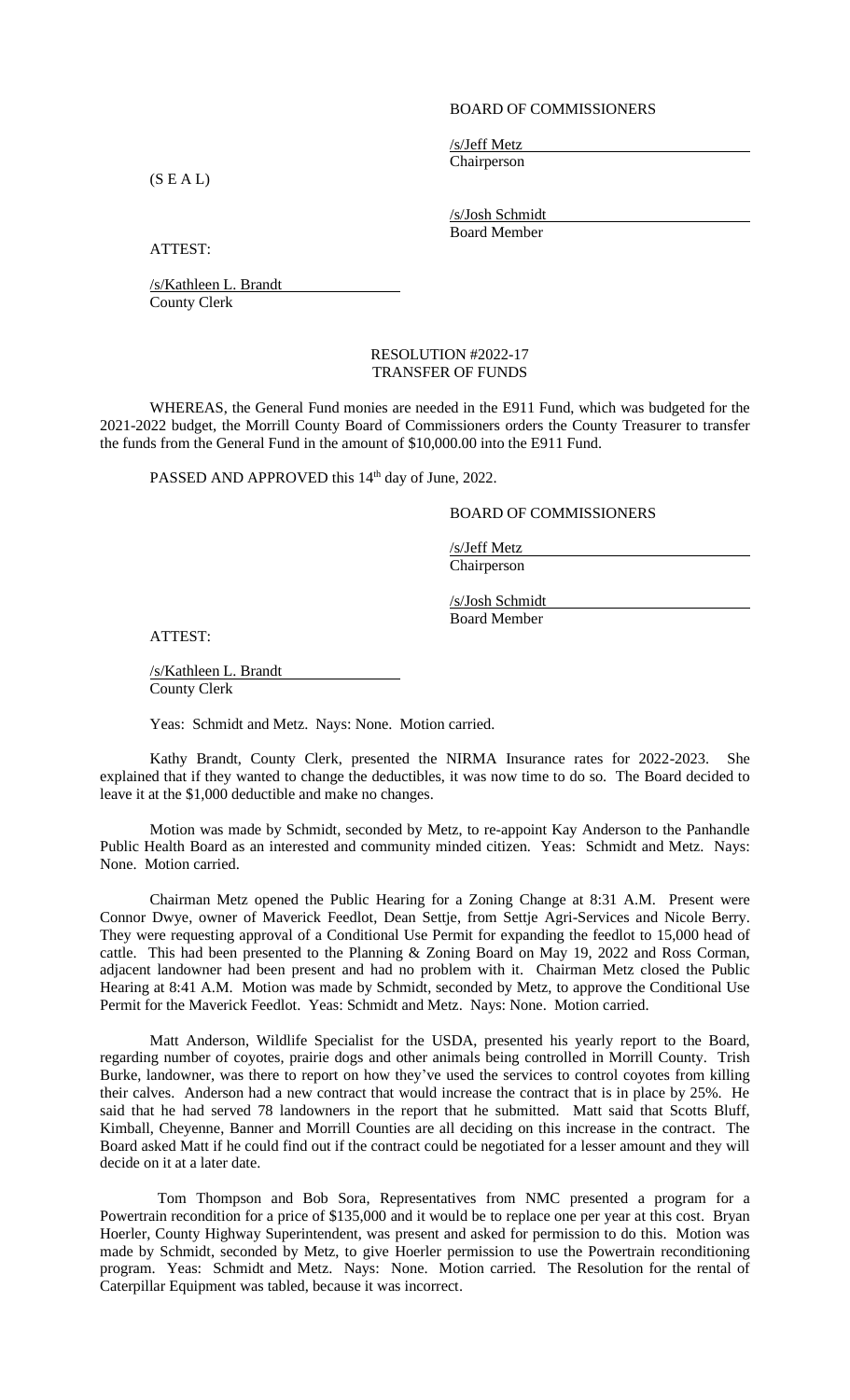Val Jansante from Adrian Smith's office met with the Board to give an update on what Smith has been doing. He reported on the Telehealth bills and on exports.

Kevin Sylvester, CPA from Dana F. Cole & Co LLP, presented the Audit report for 2021. Sylvester reported that everything looks good for the audit. The Board accepted the Audit report for 2021.

Samantha Stoltenberg, Steve Jobman, Brian and Mark Hillier, presented the renewal for the Health insurance. They said the year had been good and the renewal was almost the same as last year, using the \$40,000 re-insurance plan. Motion was made by Schmidt, seconded by Metz, to renew with IOA contingent on the max at \$40,000, renew Transplant coverage with HCC, renew with RCI handling the Administration using the Signa network, adding the MAP program with Signa, and authorizing Kathy Brandt, County Clerk, to sign the necessary documents. Yeas: Schmidt and Metz. Nays: None. Motion carried.

The Board reported on meetings they had attended. Metz reported on the Fair Board meeting. Schmidt said his meetings are this week.

The Board talked to Bryan Hoerler about the grinding that fell through. Hoerler said it will be a month before they can get it started.

There being no further discussion, Chairperson Metz adjourned the meeting at 10:57 A.M. Next meeting will be Monday, June 27, 2022.

/s/Jeff Metz ,Chairperson

ATTEST:

/s/Kathleen L. Brandt , County Clerk